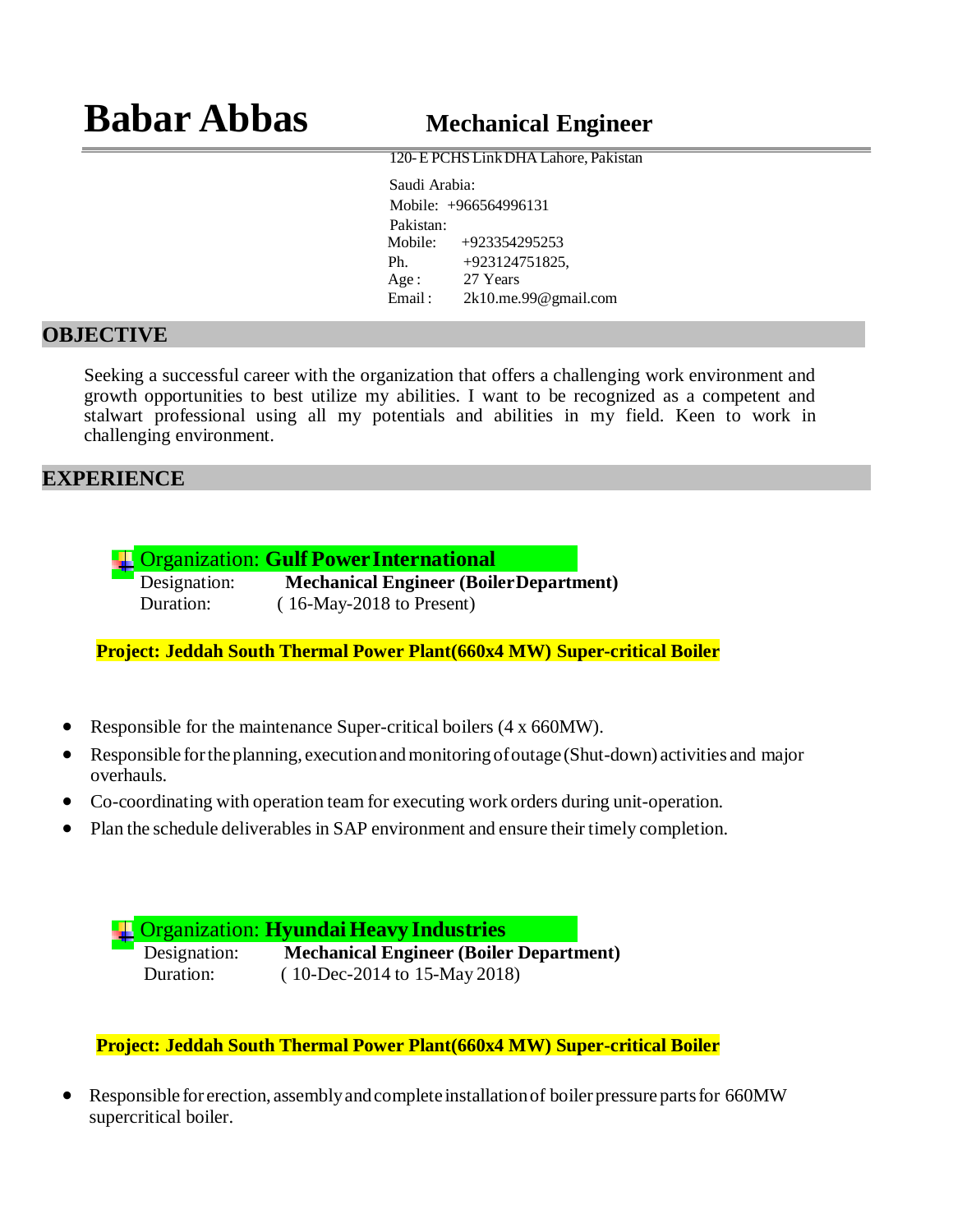- CompletehandlingofBoilerMechanicalConstruction,CommissioningandMaintenanceat JSTPP.
- Complete monitoring, control and scheduling of day to day activities and progress.
- Daily Preparation of progress report and schedule catch-up plan.
- Complete handling and closing of client's NCRs, SORs and punch lists.
- Complete follow-up of technical advices by vendor's representatives and technical advisors.
- Co-coordinating with design department, vendors and third party inspectors for resolving technical queries.
- Complete handling and control of sub-contractors and their related works.
- Complete handling of sub-contract agreements.
- Complete knowledge of boiler systems and conducting walk-downs for different Boiler systems.
- Complete handling of boiler maintenance activities.
- Complete scheduling monitoring and conducting the boiler shut-down.
- Explicit handling of critical boiler maintenance activities time to time.
- Complete knowledge of isolations for performing specific activity in Boiler.
- Complete knowledge of working in LOTO environment.
- Working in complete compliance with the standards of Saudi Electricity Company

#### **Related Vendors:**

Mitsubishi Heavy Power System. Diamond Powers. Dressers.

#### **Related Sub-contractors:**

National Contracting Company Cooper Heat Global Suhami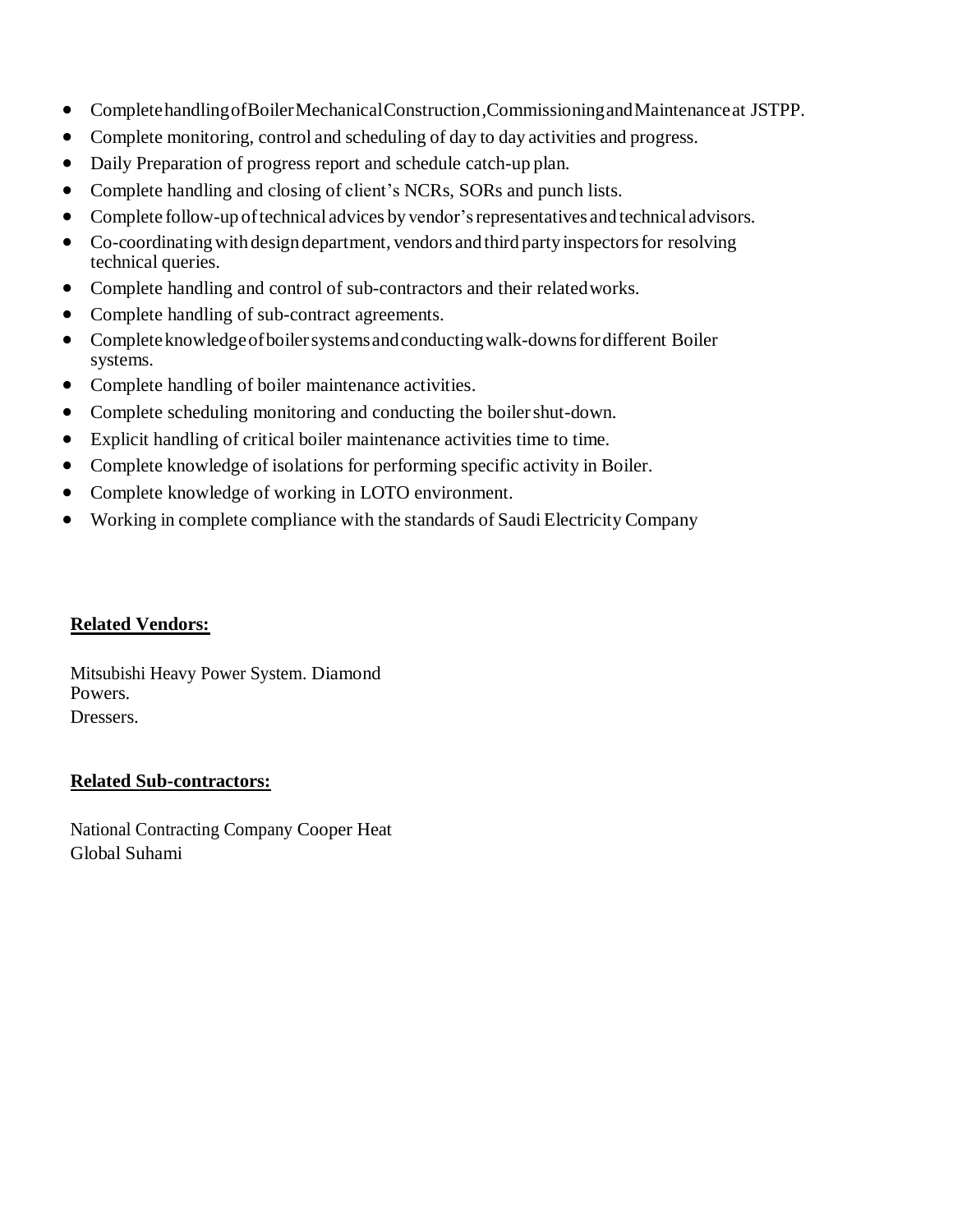#### Organization: **Advance Electronics Internationals** ₩

Designation: **Service Engineer**

Duration: (12-June 2014 – 30-Dec2014)

Maintenance and Assembly of Generator engines, study the working of diesel and gas engines and overall performance of Generators.

Organization: **PITACLahore** ₩.

> Designation: **Internee.** Duration: (July 2012 – August 2012) Analysis, design, and implementation of high volume mission critical applications.

|  |  | Organization: Millat Tractor Sheikhupura Road, Lahore |  |
|--|--|-------------------------------------------------------|--|
|--|--|-------------------------------------------------------|--|

 Designation: **Internee** Duration: (June 2013 – August 2013) Analysis, design, and implementation of high volume mission critical applications.

### **EDUCATION**

| <b>B.Sc</b><br><b>Mechanical</b><br><b>Engineering</b><br>UET, Taxila.   | 22Nov2010 - 09July2014 | <b>CGPA 3.12</b> |
|--------------------------------------------------------------------------|------------------------|------------------|
| <b>FSc(Pre-Engineering)</b><br>Christian<br>College<br>Forman<br>Lahore. | 24July2008 - 10May2010 | 942/1100         |
| <b>SSC</b> (Matriculation)<br>Defense Public School,<br>Lahore.          | 1June2006 - 10May2008  | 750/850          |